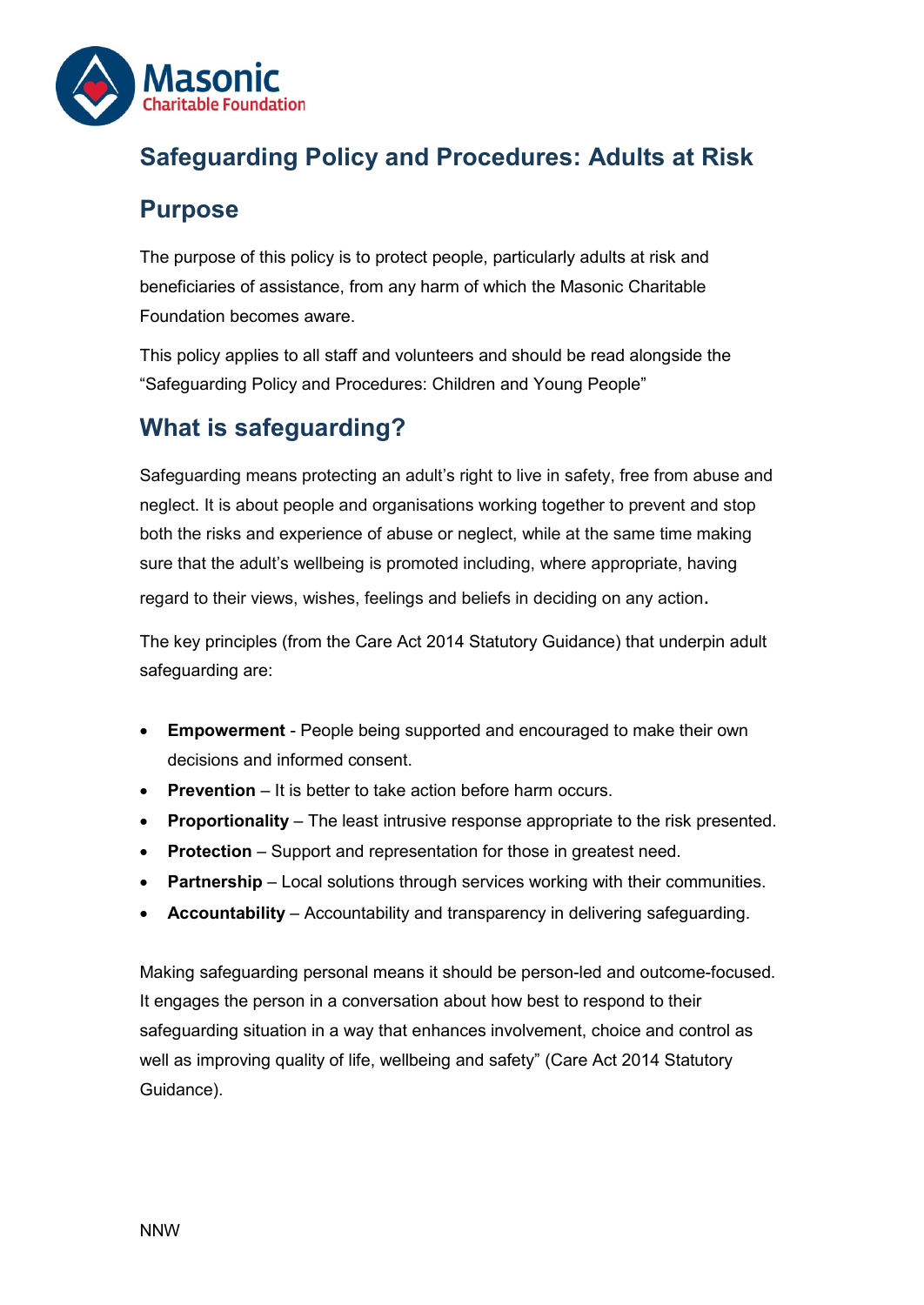### **Who is defined as an adult at risk?**

The safeguarding duties apply to an adult who:

- has needs for care and support (whether or not the local authority is meeting any of those needs)
- is experiencing, or at risk of, abuse or neglect
- as a result of those care and support needs is unable to protect themselves from either the risk of, or the experience of abuse or neglect

#### **What is abuse?**

Abuse is a violation of a person's human rights or dignity by another person or persons. It can happen anywhere including in a domestic setting or online. Abuse often occurs where the person should expect to be safe (for example in the home, during a medical examination or in a public place). The act of abuse might happen once; it might be a repeated act of abuse; or it might involve a combination of different kinds of abuse. All forms of abuse are wrong and will not be tolerated by the Foundation.

#### **What do we mean by abuse?**

**Physical abuse** – including assault, hitting, slapping, pushing, misuse of medication, restraint or inappropriate physical sanctions.

**Domestic abuse** – any incident or pattern of incidents of controlling, coercive, threatening behaviour, violence or abuse between those aged 16 or over who are, or have been, intimate partners or family members regardless of gender or sexuality. The abuse can encompass, but is not limited to:

- psychological
- sexual
- financial
- emotional

It can include so called 'honour' based violence; Female Genital Mutilation; forced marriage. (Note that domestic abuse does not include unrelated people sharing the same household).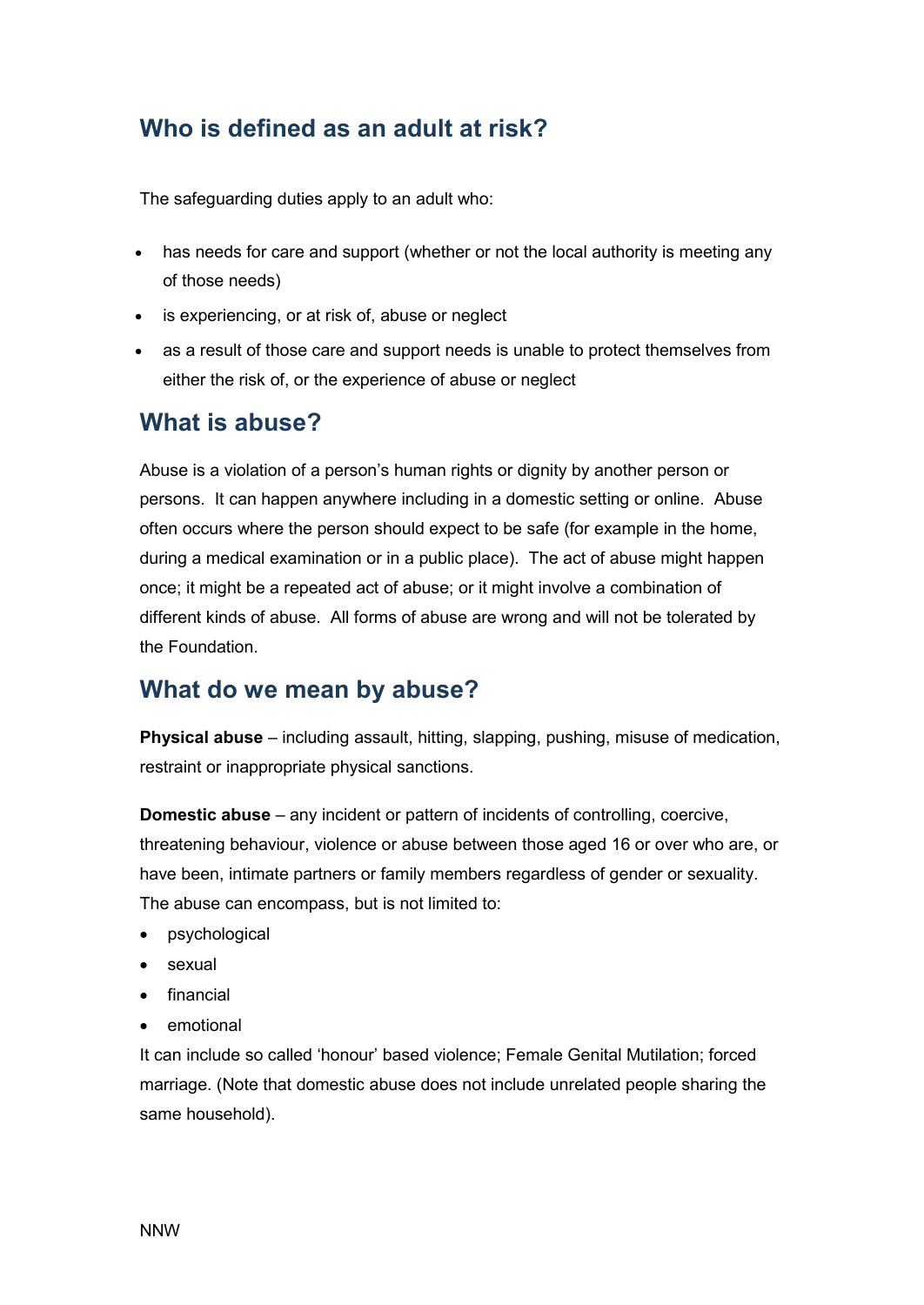**Sexual abuse** – including rape, indecent exposure, sexual harassment, inappropriate looking or touching, sexual teasing or innuendo, sexual photography, subjection to pornography or witnessing sexual acts, indecent exposure and sexual assault or sexual acts to which the adult has not consented or was pressured into consenting.

**Psychological abuse** – including emotional abuse, threats of harm or abandonment, deprivation of contact, humiliation, blaming, controlling, intimidation, coercion, harassment, verbal abuse, cyber bullying, isolation or unreasonable and unjustified withdrawal of services or supportive networks.

**Financial or material abuse** – including theft, fraud, internet scamming, coercion in relation to an adult's financial affairs or arrangements, including in connection with wills, property, inheritance or financial transactions, or the misuse or misappropriation of property, possessions or benefits.

**Modern slavery** – encompasses slavery, human trafficking, forced labour and domestic servitude. Traffickers and slave masters use whatever means they have at their disposal to coerce, deceive and force individuals into a life of abuse, servitude and inhumane treatment.

**Discriminatory abuse** – including forms of harassment, slurs or similar treatment; because of race, gender and gender identity, age, disability, sexual orientation or religion; this includes Disability Hate Crime.

**Organisational or institutional abuse**: this is where abuse occurs as a result of the structure, policies, processes, practices or staff culture within an organisation or individual care setting (as opposed to abuse by individual staff that is contrary to the organisation's or care settings' structure, policies, processes, practices or staff culture).

**Neglect and acts of omission** – including ignoring medical, emotional or physical care needs, failure to provide access to appropriate health, care and support or educational services, the withholding of the necessities of life, such as medication, adequate nutrition and heating. Pressure sores (also known as bedsores or pressure ulcers) may also be reportable as abuse if in the opinion of a medical practitioner they are caused by neglect.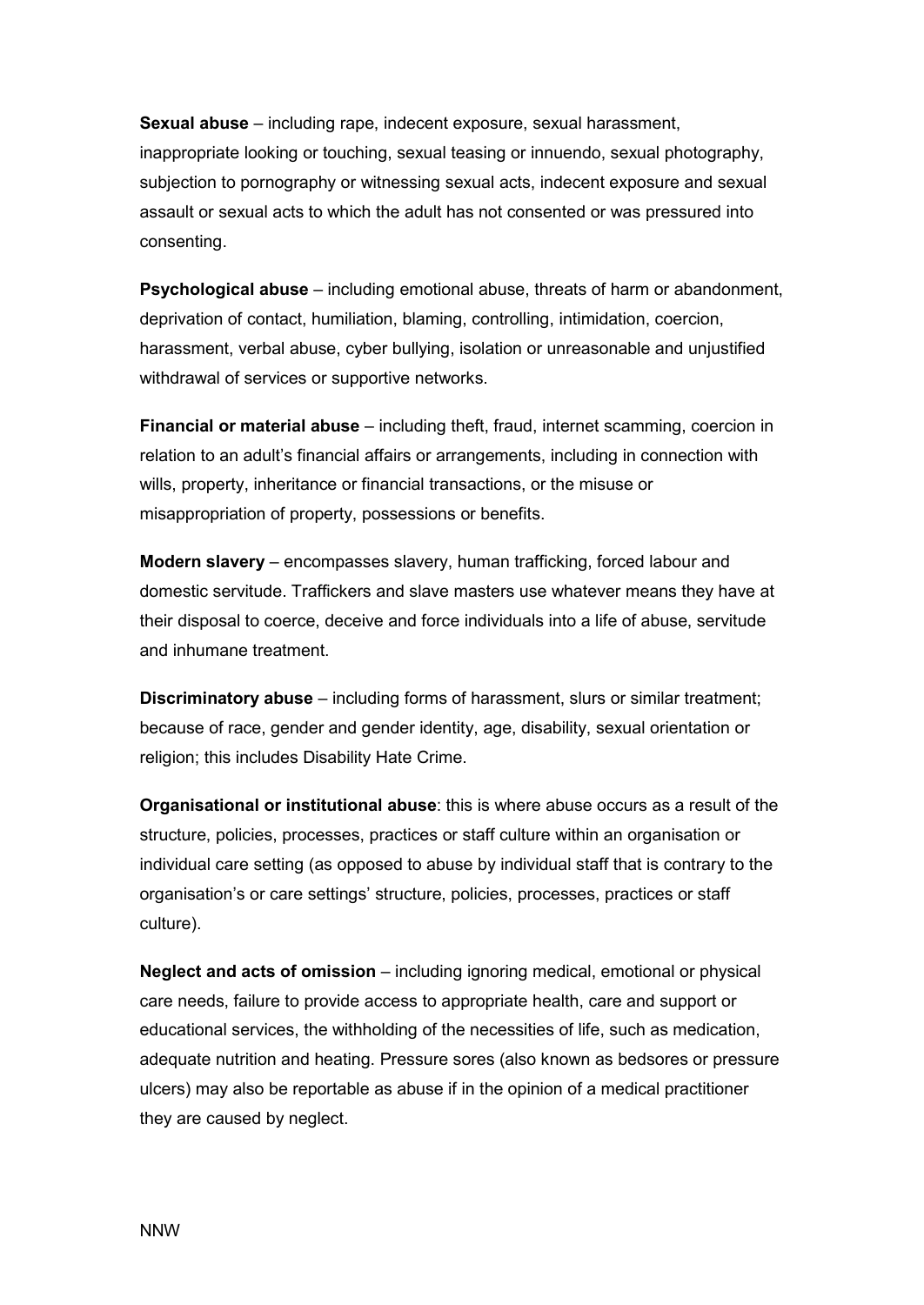**Self-neglect** – this covers a wide range of behaviour such as neglecting to care for one's personal hygiene, health or surroundings and includes behaviour such as hoarding.

#### **What to do if you suspect an adult is being abused**

If you are concerned that someone is suffering harm, has suffered harm, or is likely to suffer harm from another person, then you have a responsibility to report your concerns immediately in accordance with the following procedure:



It is the responsibility of the Designated Safeguarding Lead ("DSL") to ensure that these procedures are rigorously adhered to. If the allegation concerns the DSL, the deputy should be informed. In the exceptional circumstances that both are involved, it is the duty of the person concerned to directly contact adult social care.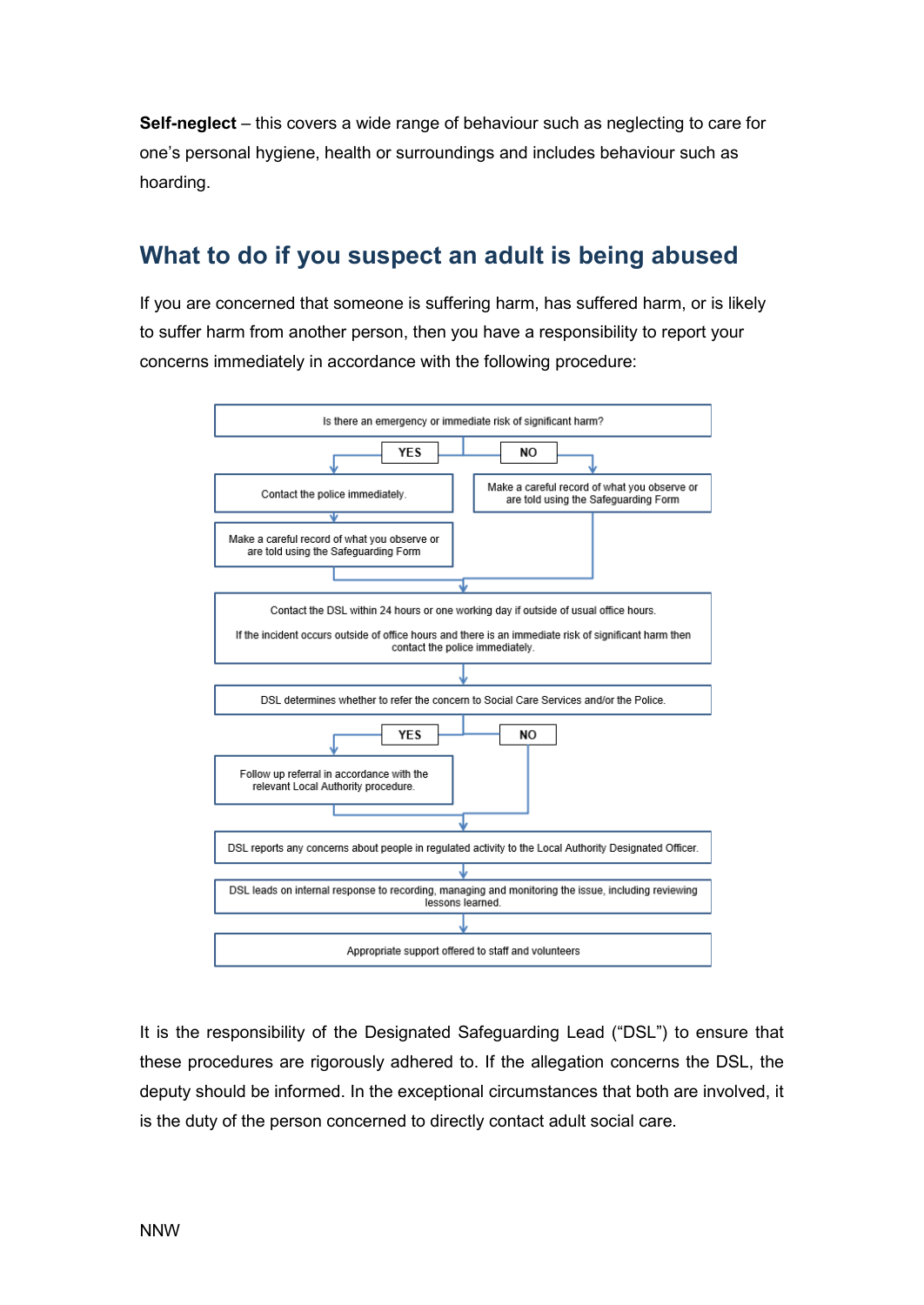### **Response**

If a serious event, whether actual or alleged, takes place which involves the Foundation then it is the duty of the Chief Executive to inform the Charity Commission.

If anyone is concerned the Foundation is not managing safeguarding concerns appropriately they can refer directly to the police or their local adult social Care service.

Any staff reporting concerns, or complaints through formal whistleblowing channels will be protected by the Foundation's Whistleblowing Policy.

The Foundation will apply appropriate disciplinary measures to staff and volunteers found in breach of this policy.

### **Safer recruitment**

The Foundation will recruit using appropriate procedures, safeguards and checks. The DSL will be responsible for monitoring this.

All roles will have a written job description. At interview the Foundation has procedures and recording to ensure it is satisfied, and can evidence that the applicant is appropriate for the role.

The Foundation will take up two written references for all paid posts and volunteer roles prior to appointment. Where the role is eligible we will use Disclosure and Barring Service (DBS) checks at the appropriate level to help us to assess suitability.

The Foundation will regularly review our recruitment procedures in response to changes in legislation and systems external to our organisation (e.g. DBS and barring list checks).

The Foundation will renew DBS checks for staff on a regular basis in line with guidance issued by the DBS.

Any positive DBS checks will be subject to a risk assessment made on a case by case basis, in consultation with the DSL.

Masonic Charitable Foundation employees and volunteers with relevant roles and responsibilities will receive training in safeguarding during their induction, and annually as mandatory training thereafter.

### **Communication**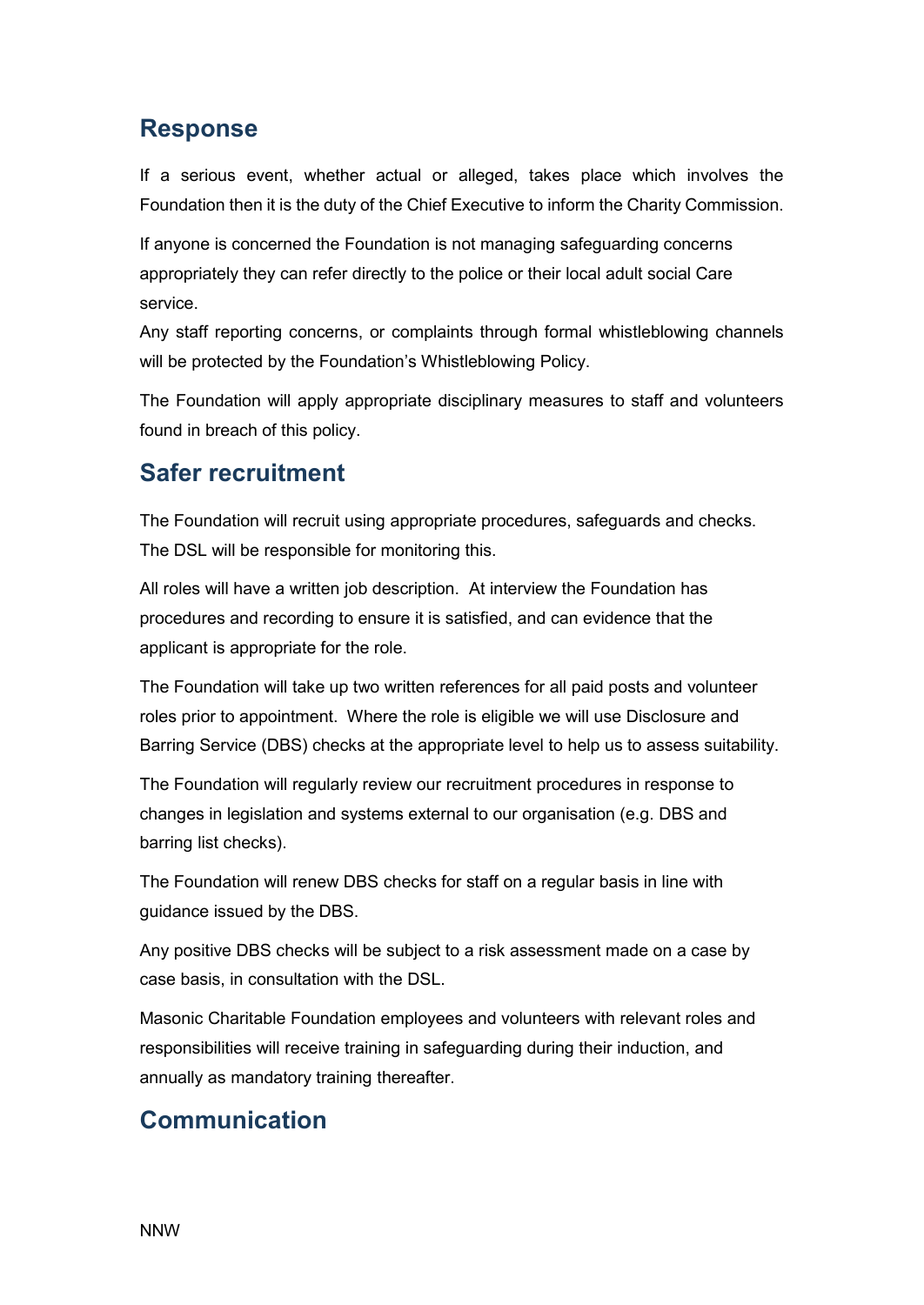We will communicate this policy to all staff, volunteers, service users and their families/carers. For example, by publishing it on our website and referring to it in appropriate communications.

To encourage everyone involved in our organisation to understand that safeguarding is everybody's business and is our collective responsibility, we will provide training and opportunities for discussions about issues and concerns, review and continue to learn and improve our safeguarding responsibilities.

#### **Confidentiality**

The Foundation endorses the principle that the welfare of the individual overrides any obligations of confidentiality we may hold to others. If information is shared or discussed it will only be on a "need to know" basis.

All reports and logs will be kept securely and confidentially in accordance with data protection regulations. Our privacy policy sets out how we adhere to data protection regulations and can be read in full at<https://mcf.org.uk/privacy/>

#### **DSL details and role**

The Foundation's Designated Safeguarding Lead (DSL) is **Gill Valentine.** The Foundation's Deputy DSL is **Sam Maddocks**

#### **Telephone: 020 3959 2817**

#### **Email: [safeguarding@mcf.org.uk](mailto:safeguarding@mcf.org.uk)**

(Office hours only. If there is an emergency or an immediate risk of significant harm then contact the police immediately).

The role of the DSL and Deputy DSL is to oversee and ensure that the Foundation's Safeguarding Adults at Risk policy is fully implemented. The deputy will be available to support or cover for the DSL. They will also handle any complaints or allegations against the DSL if appropriate.

This policy is reviewed by Masonic Charitable Foundation's Board of Trustees on an annual basis.

#### **Approved by Sir Paul Williams, Chairman**

**Last reviewed / updated: November 2021**

**Next review / update due: November 2022**

NNW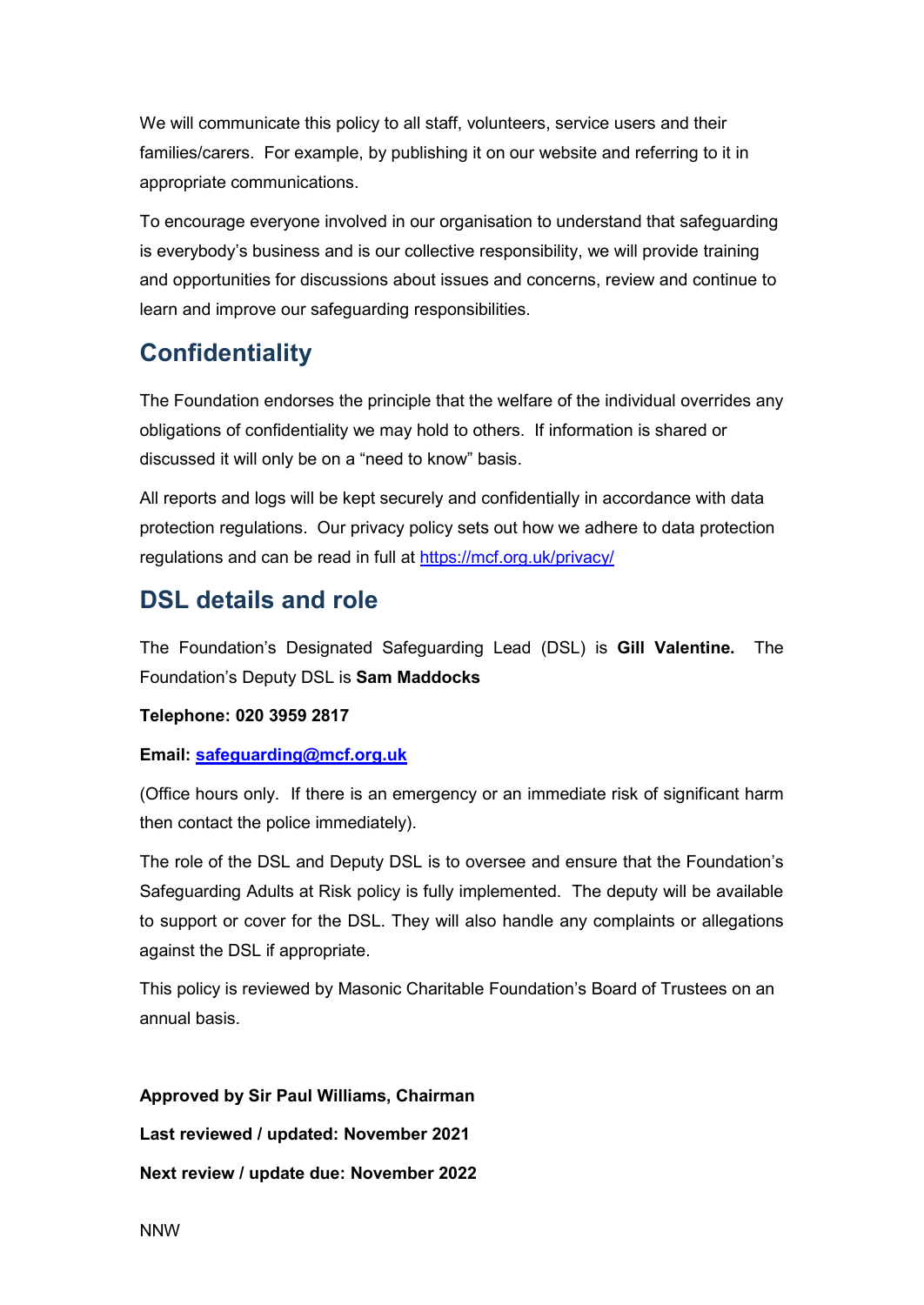### **Appendix A: Relevant Policies and Procedures**

- Allocation of Masonic Support Cases
- Bullying and Harassment Policy
- Disciplinary Procedure
- Health and Safety Policy
- Lone Working Policy
- Photography Consent Policy
- Privacy Policy
- Visiting Volunteer Problem Solving Policy
- Whistleblowing Policy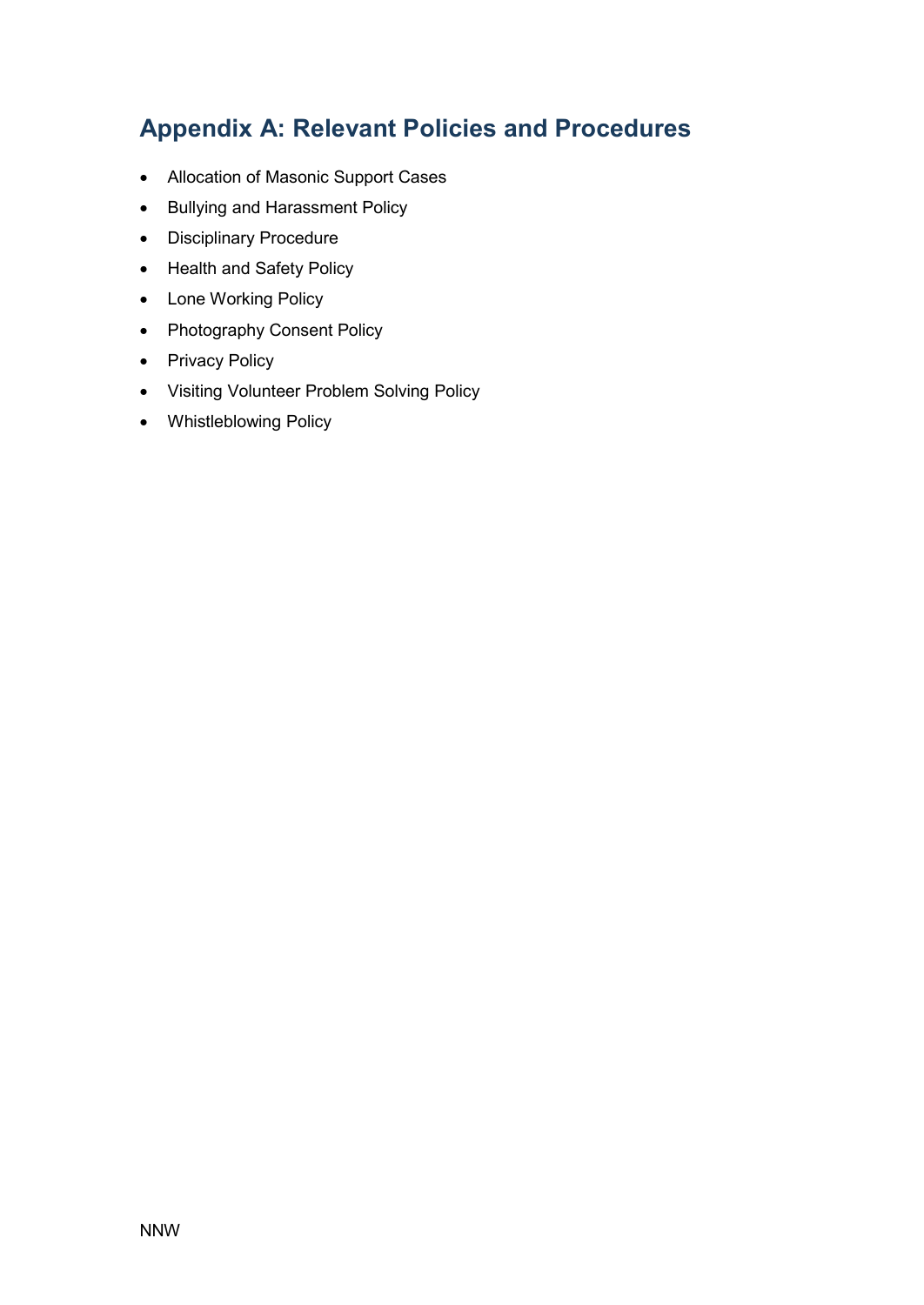### **Appendix B: Safeguarding Code of Conduct**

# Safeguarding



What to do if you have a concern about an MCF applicant, beneficiary, volunteer or staff member

#### > Safeguarding Code of Conduct

At the Masonic Charitable Foundation (MCF). we believe that all staff and volunteers share responsibility for safeguarding and promoting the welfare of children, young people and adults who are at risk.

The code of conduct sets out essential information and reminds us all of our responsibilities. By following it, you will be able to check that you are<br>doing the right thing and behaving in the right way.

Do remember that you are a representative of the MCF.<br>Set a good example for others to follow.

Do be responsible and accountable in the way you perform your role.

Do make sure you follow MCF policies and procedures and re-read them from time to time.

Do report all allegations, suspicions and concerns Immediately to the Designated Safeguarding Lead<br>(DSL). Refer to the MCF's whistleblowing procedure if<br>you feel an incident or concern cannot be reported to the DSL

Do treat everyone with dignity and respect in line with the MCF values

Do respect your position of trust and maintain<br>appropriate boundaries and relationships with at-risk children, young people and adults, as well<br>as volunteers and staff.

Do encourage an open and transparent culture where<br>people can challenge inappropriate attitudes or behaviours

Do comply with all applicable UK laws and guidance.

Do not rely on your reputation or position to protect you.

#### > Allegations, concerns and disclosures

If a person entrusts you with personal information or if you have a concern about a person's physical, sexual or emotional well-being it is YOUR<br>responsibility to seek advice and support from the DSL

Any safeguarding concerns or allegations about an MCF staff member, trustee or volunteer must be immediately referred to the DSL

Important contact details:

**Gill Valentine** Designated Safeguarding Lead (DSL) C 020 3959 2817 O safeguarding@mcf.org.uk

For freemasons, for families, for everyone

#### > Do's and Don'ts for handling a disclosure

⊘ ¤∘

- Remain calm, approachable and receptive
- Listen carefully, without interrupting
- Acknowledge you understand how<br>difficult this may be
- Make it clear that you are taking what is said seriously
- Reassure them that they have done the right thing in telling you
- Let them know that you'll do everything you can to help then
- Make a written record of exactly what
- has been said

#### O Don't

- Promise confidentiality
- Ask leading or probing questions
- Investigate
- Repeatedly question or ask the individual to<br>repeat the disclosure
- Discuss the disclosure with people who do not
- need to know - Delay in reporting the disclosure to the DSL
- 

#### > Reporting a concern



Charity number saliatos. Company number ogysalisti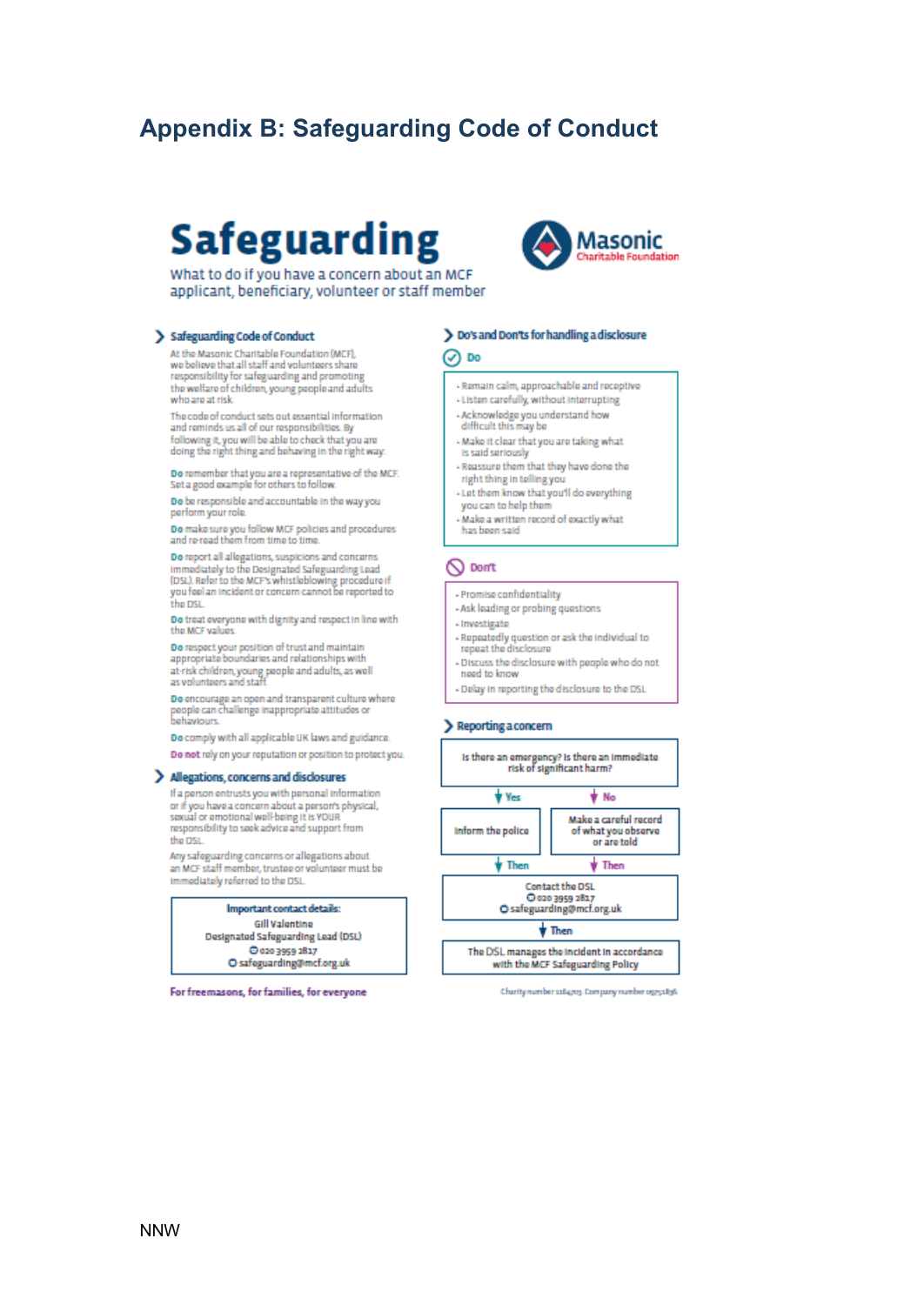# **Appendix C: Key government initiatives and legislation**

**Achieving Best Evidence 2015** 'Achieving Best Evidence in Criminal Proceedings' offers guidance for vulnerable or intimidated witnesses, including children. It covers the planning and conducting of interviews, witness preparation and support and witnesses in court. [www.cps.gov.uk](http://www.cps.gov.uk/) 

**The Care Act 2014** – statutory guidance (updated August 2017) The Care Act introduces new responsibilities for local authorities in England. It also has major implications for adult care and support providers, people who use services, carers and advocates. The Care and Support Statutory Guidance issued under the Care Act 2014 replaces No Secrets and puts adult safeguarding on a statutory footing. Although the statutory guidance is not law in itself, the law requires that services 'have regard' to what the guidance says. The edition published on 10 March 2016 supersedes the version issued in October 2014. It takes account of regulatory changes, feedback from stakeholders and the care sector, and developments following the postponement of social care funding reforms to 2020. [https://www.gov.uk/government/publications/care-act-statutory-guidance/care](https://www.gov.uk/government/publications/care-act-statutory-guidance/care-andsupport-statutory-guidance)[andsupport-statutory-guidance](https://www.gov.uk/government/publications/care-act-statutory-guidance/care-andsupport-statutory-guidance)

**Disclosure & Barring Service 2012** Criminal record checks: guidance for employers - How employers or organisations can request criminal records checks on potential employees from the Disclosure and Barring Service (DBS). [www.gov.uk/dbs-update](http://www.gov.uk/dbs-update-service)[service](http://www.gov.uk/dbs-update-service) 

**Making Safeguarding Personal Guide 2014** This guide is intended to support councils and their partners to develop outcomes focused, person-centred safeguarding practice. www.local.gov.uk/publications//journal\_content

**Mental Capacity Act 2005** Its general principle is that everybody has capacity unless it is proved otherwise, that they should be supported to make their own decisions, that anything done for or on behalf of people without capacity must be in their best interests and there should be least restrictive intervention. [www.dca.gov.uk](http://www.dca.gov.uk/)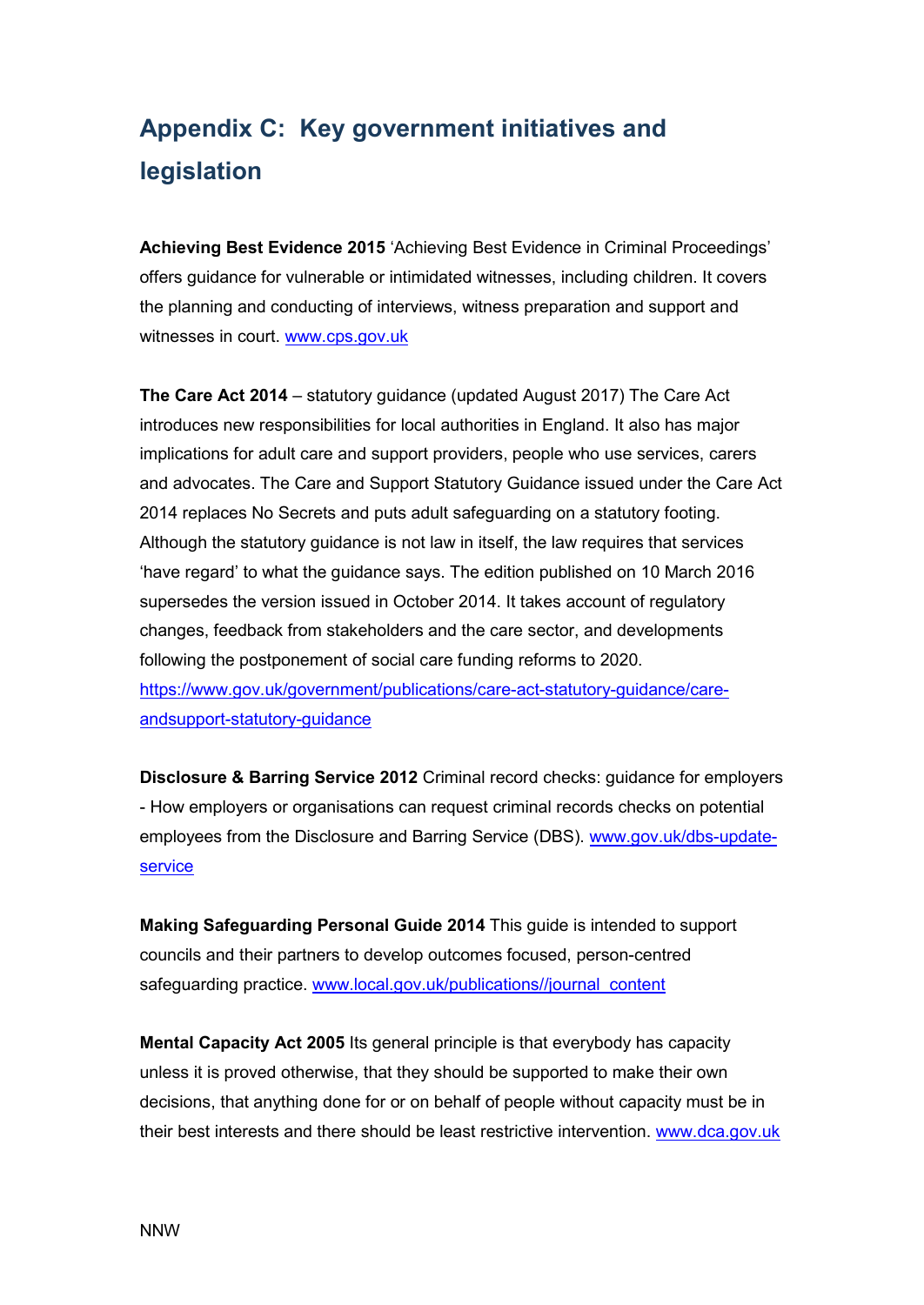**Sexual Offences Act 2003** The Sexual Offences Act introduced a number of new offences concerning vulnerable adults and children. www.opsi.gov.uk

#### **Social Services and Well-being (Wales) Act 2014**

This act has provided a new legal framework for social care in Wales to engage with and empower citizens, to help them achieve independence and well-being, and where necessary, to obtain the support they need. [www.legislation.gov.uk/anaw/2014/4/contents/enacted](http://www.legislation.gov.uk/anaw/2014/4/contents/enacted)

**Speaking Up For Justice 1998** A report on the treatment of Vulnerable or Intimidated Witnesses in the Criminal Justice System with 78 recommendations for improvements to the criminal justice system including the reporting of crime, identification of vulnerable or intimidated witnesses, and measures to assist witnesses before, during and after the trial www.cps.gov.uk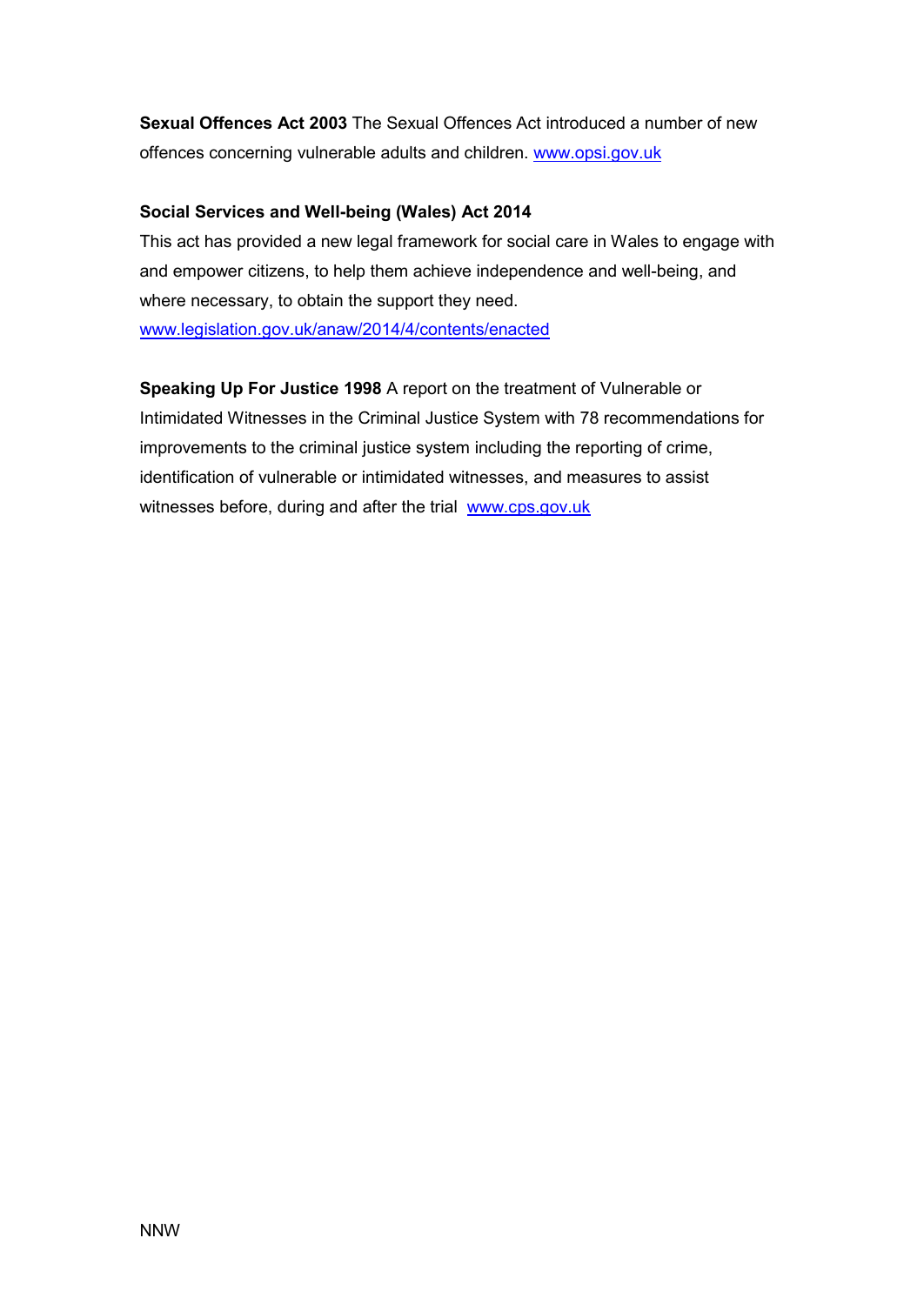### **Appendix D: safeguarding reporting form**

This form should be used to record safeguarding concerns relating to a child and/or vulnerable person.

All information must be treated as confidential and reported to the Designated Safeguarding Lead [\(safeguarding@mcf.org.uk](mailto:safeguarding@mcf.org.uk) or 0203 959 2817) within one working day or the next working day if it is a weekend.

In an emergency please do not delay in informing the police or social services.

The form should be completed at the time or immediately following a disclosure, but after all necessary emergency actions have been taken. Please complete the form as fully as possible.

| Time:                  | Date: |  |
|------------------------|-------|--|
|                        |       |  |
| <b>GAMES Reference</b> |       |  |
| (if available/known)   |       |  |
|                        |       |  |
|                        |       |  |

| 1a     | Person completing the form / reporting the concern |
|--------|----------------------------------------------------|
| Name:  |                                                    |
| Role:  |                                                    |
|        | Telephone:                                         |
| Email: |                                                    |

Responding to my own concern

Responding to a third party concern – please provide details below

| 1 <sub>b</sub> | Details of Third Party |
|----------------|------------------------|
| Name:          |                        |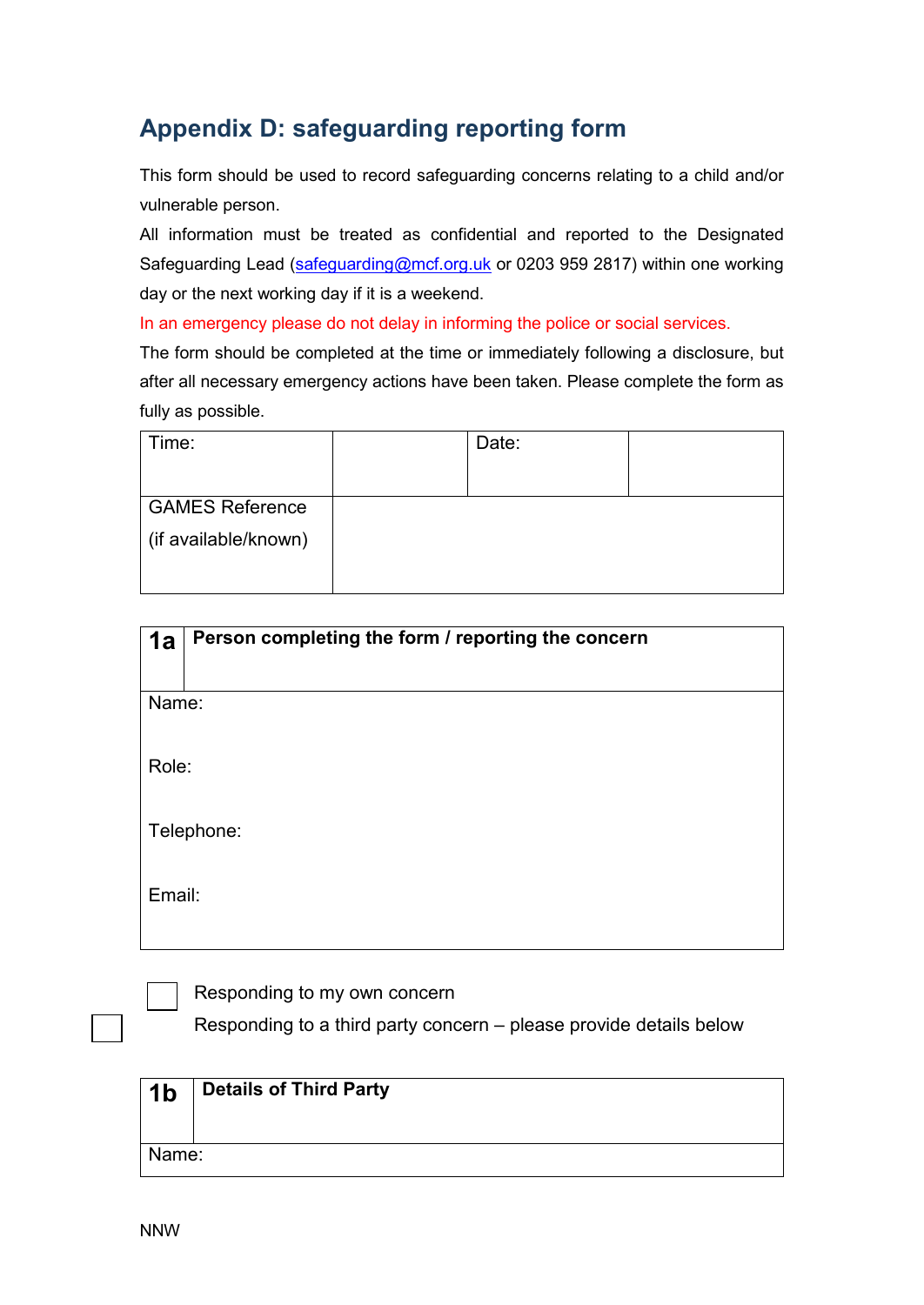| Role:      |  |  |  |
|------------|--|--|--|
| Telephone: |  |  |  |
| Email:     |  |  |  |

| $\boldsymbol{2}$ |              | Who is the safeguarding concern regarding? |               |              |              |
|------------------|--------------|--------------------------------------------|---------------|--------------|--------------|
|                  | Please mark: |                                            |               |              |              |
|                  |              | <b>Male</b>                                | <b>Female</b> | <b>Adult</b> | <b>Child</b> |
| Name:            |              |                                            |               |              |              |
|                  | Address:     |                                            |               |              |              |
|                  | Telephone:   |                                            |               |              |              |
| Email:           |              |                                            |               |              |              |

#### **3. Is the person concerned aware of this referral being made to the**

**DSL?**  Yes / No

### **4. Is anyone else aware of the concerns you have raised?**

Yes / No (If yes, provide details below.)

| Role | Name | <b>Contact details</b> |
|------|------|------------------------|
|      |      |                        |
|      |      |                        |
|      |      |                        |
|      |      |                        |
|      |      |                        |
|      |      |                        |
|      |      |                        |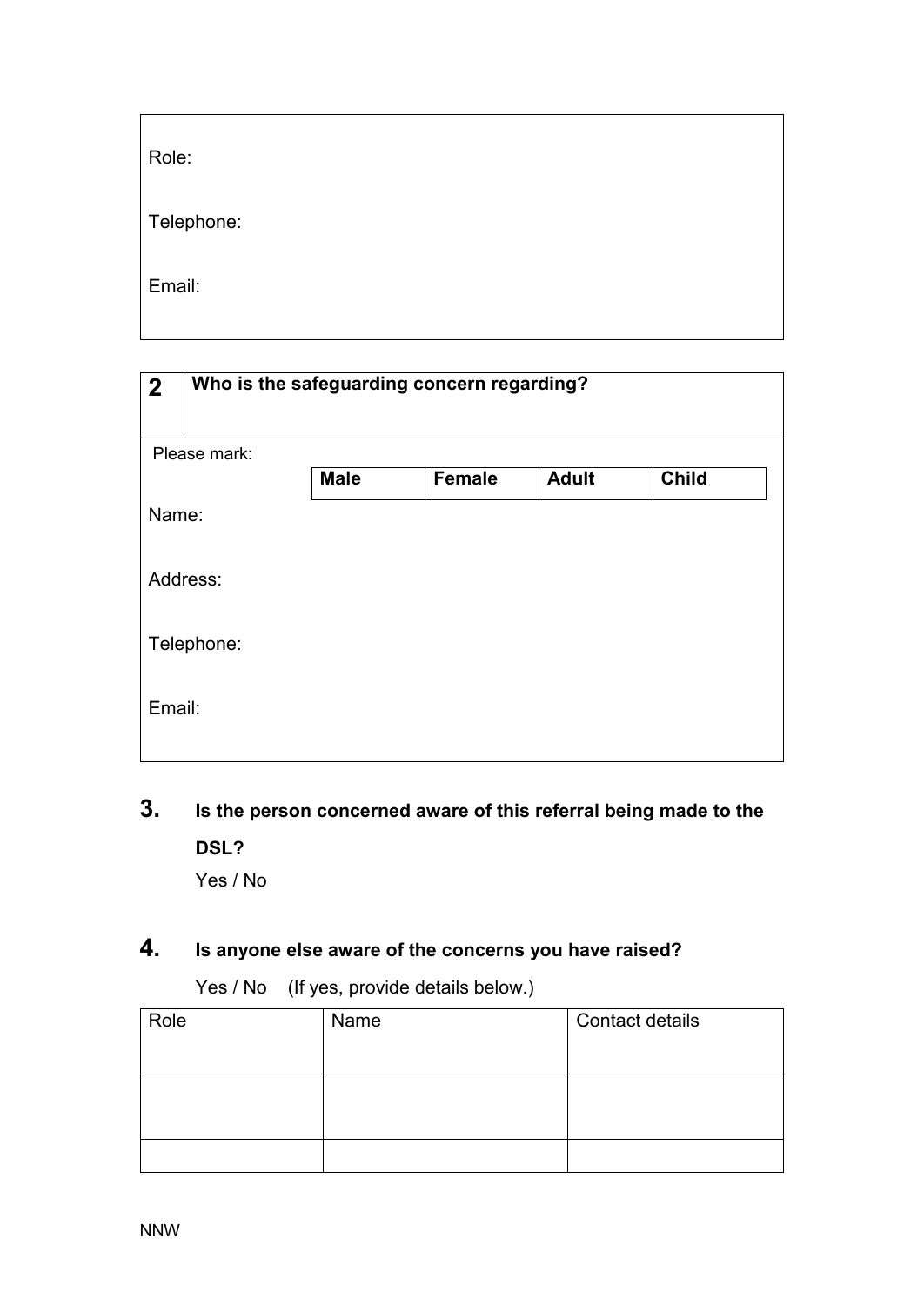| 5 | <b>Incident Date:</b>                                       |          |
|---|-------------------------------------------------------------|----------|
|   | <b>Incident Time:</b>                                       |          |
|   | Yes/No<br>Was this an emergency?                            |          |
|   |                                                             |          |
|   | Did you report to the police / social services at the time? | Yes / No |
|   |                                                             |          |

| 6 | Please give full details of your account of the incident/ or the |
|---|------------------------------------------------------------------|
|   | third parties account                                            |
|   |                                                                  |
|   | <b>REPORT:</b> (Use additional sheets if required)               |
|   |                                                                  |
|   |                                                                  |
|   |                                                                  |
|   |                                                                  |
|   |                                                                  |
|   |                                                                  |
|   |                                                                  |
|   |                                                                  |
|   |                                                                  |
|   |                                                                  |
|   |                                                                  |
|   |                                                                  |
|   |                                                                  |
|   |                                                                  |
|   |                                                                  |

I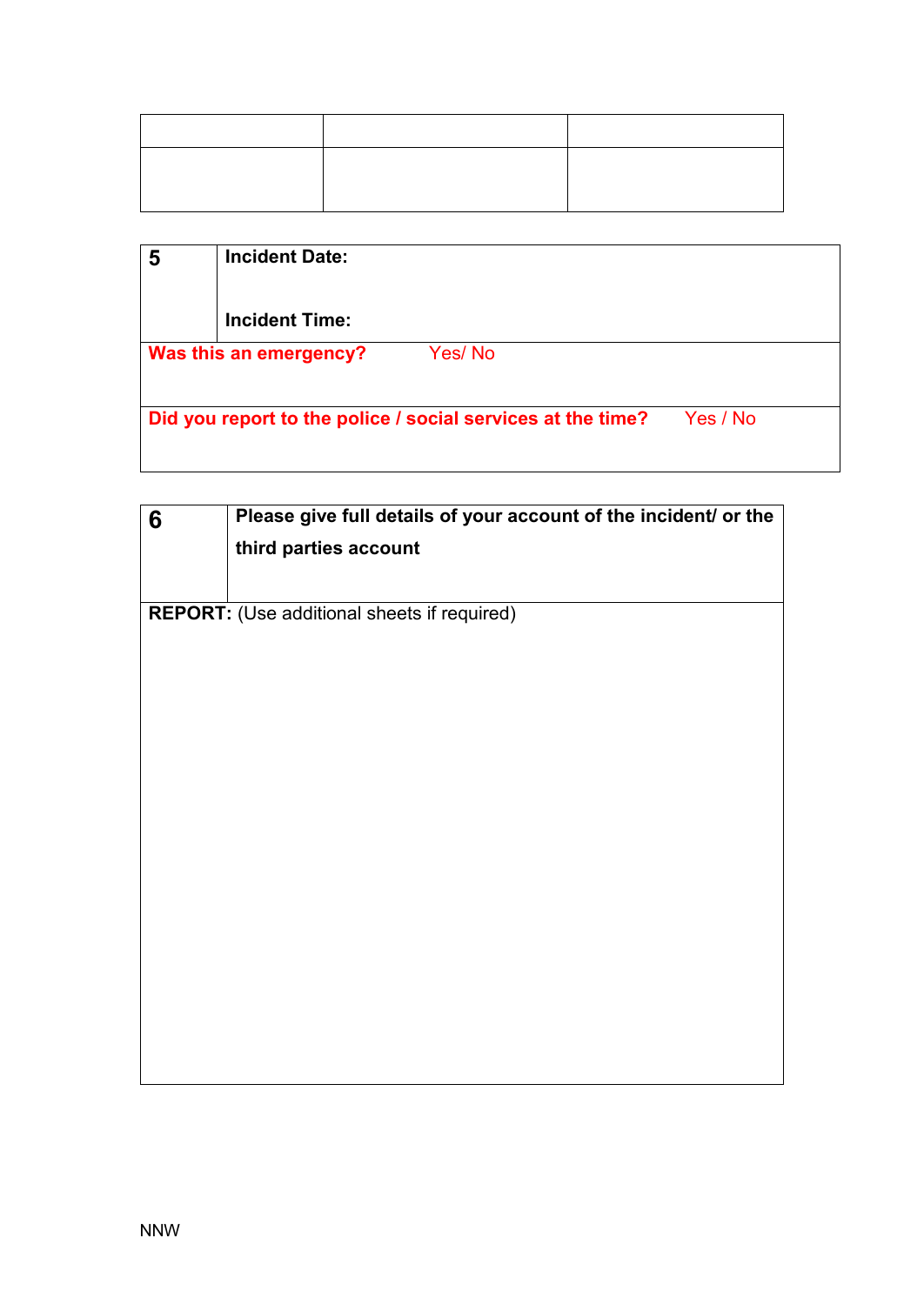#### **Please provide any witness account of the incident**

Witness Name:

Witness Role/ Relationship:

Witness Telephone:

Witness Email:

**REPORT:** (Use additional sheets if required)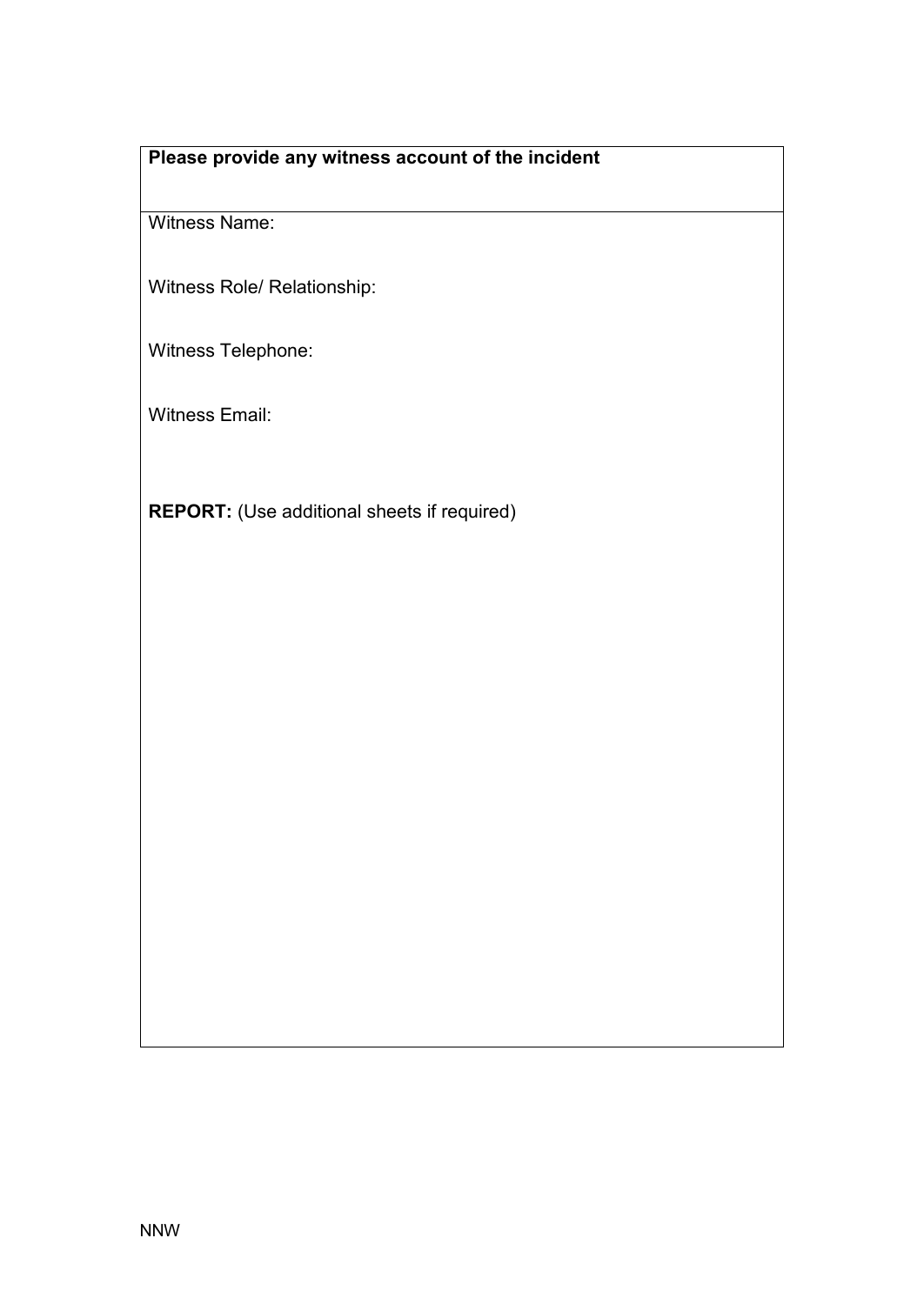|        | <b>Perpetrator Details / If known</b>   |                   |              |  |
|--------|-----------------------------------------|-------------------|--------------|--|
|        | Please mark: Is the alleged perpetrator |                   |              |  |
|        | <b>Perpetrator Name:</b>                | <b>Individual</b> | Organisation |  |
|        | Role:                                   |                   |              |  |
|        | Telephone:                              |                   |              |  |
| Email: |                                         |                   |              |  |

| 8 | Concern - Please mark all that apply       |   |                           |
|---|--------------------------------------------|---|---------------------------|
| A | Sexual Abuse                               | G | Domestic Abuse            |
| B | Psychological Abuse / Coercion/<br>Control | Н | <b>FGM</b>                |
| C | <b>Financial Abuse</b>                     |   | <b>Modern Slavery</b>     |
| D | <b>Neglect</b>                             | J | <b>Child Exploitation</b> |
| Е | <b>Physical Abuse</b>                      | K | Institutional             |
| F | <b>Emotional Abuse</b>                     |   | Organisational            |

**9. If a potential crime has been committed, have the police been informed/involved?** Yes/No

| 10   | Please list all agencies who are known to be involved with the<br>client ie social worker/ support worker |      |                 |
|------|-----------------------------------------------------------------------------------------------------------|------|-----------------|
| Role |                                                                                                           | Name | Contact details |
|      |                                                                                                           |      |                 |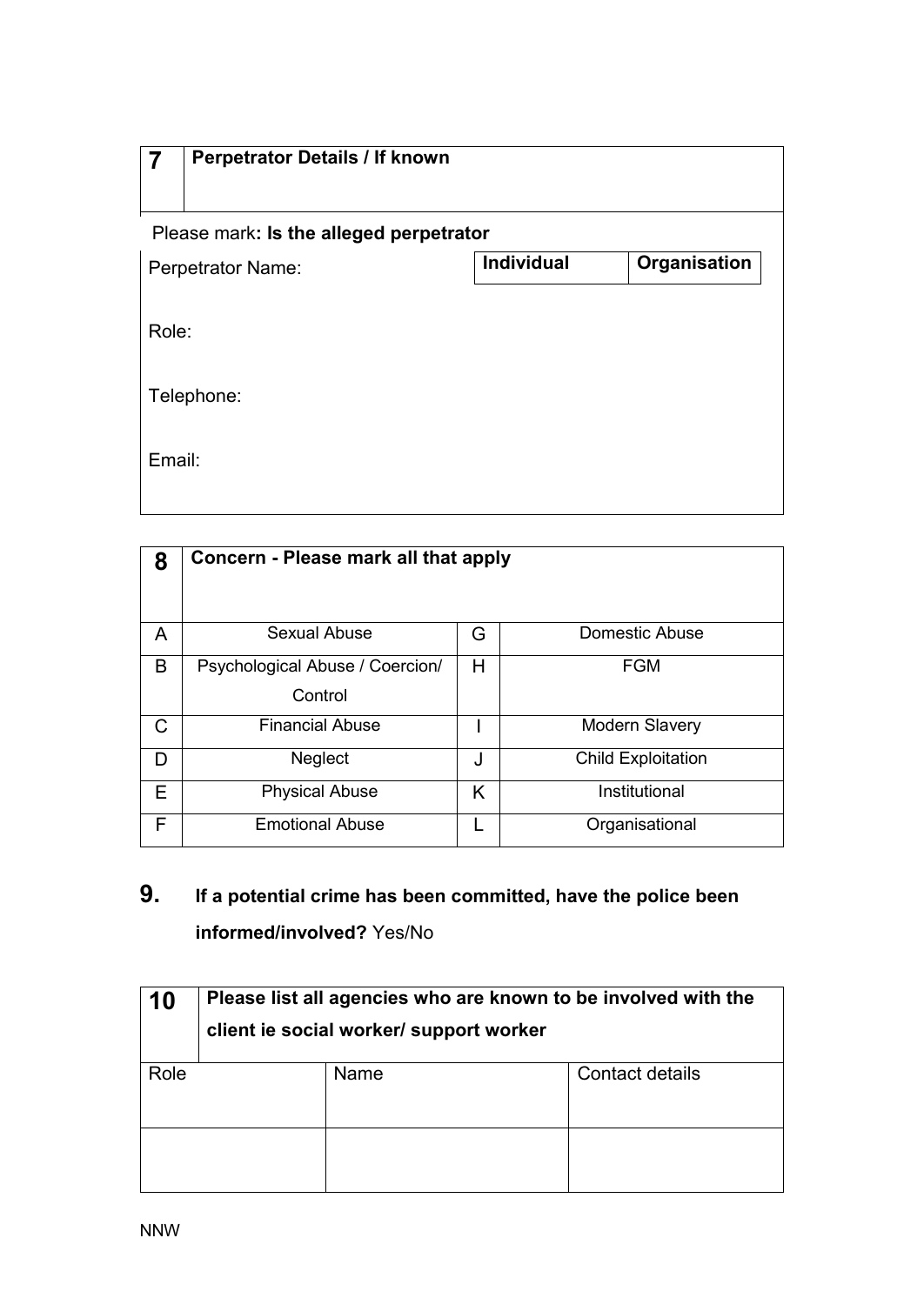| 11 | Action Agreed & Advice Given, including date and time<br>(To be completed by DSL) |
|----|-----------------------------------------------------------------------------------|
|    |                                                                                   |
|    |                                                                                   |

| $\vert$ 12 | <b>Outcomes (To be completed by DSL)</b> |
|------------|------------------------------------------|
|            |                                          |
|            |                                          |
|            |                                          |
|            |                                          |
|            |                                          |
|            |                                          |
|            |                                          |